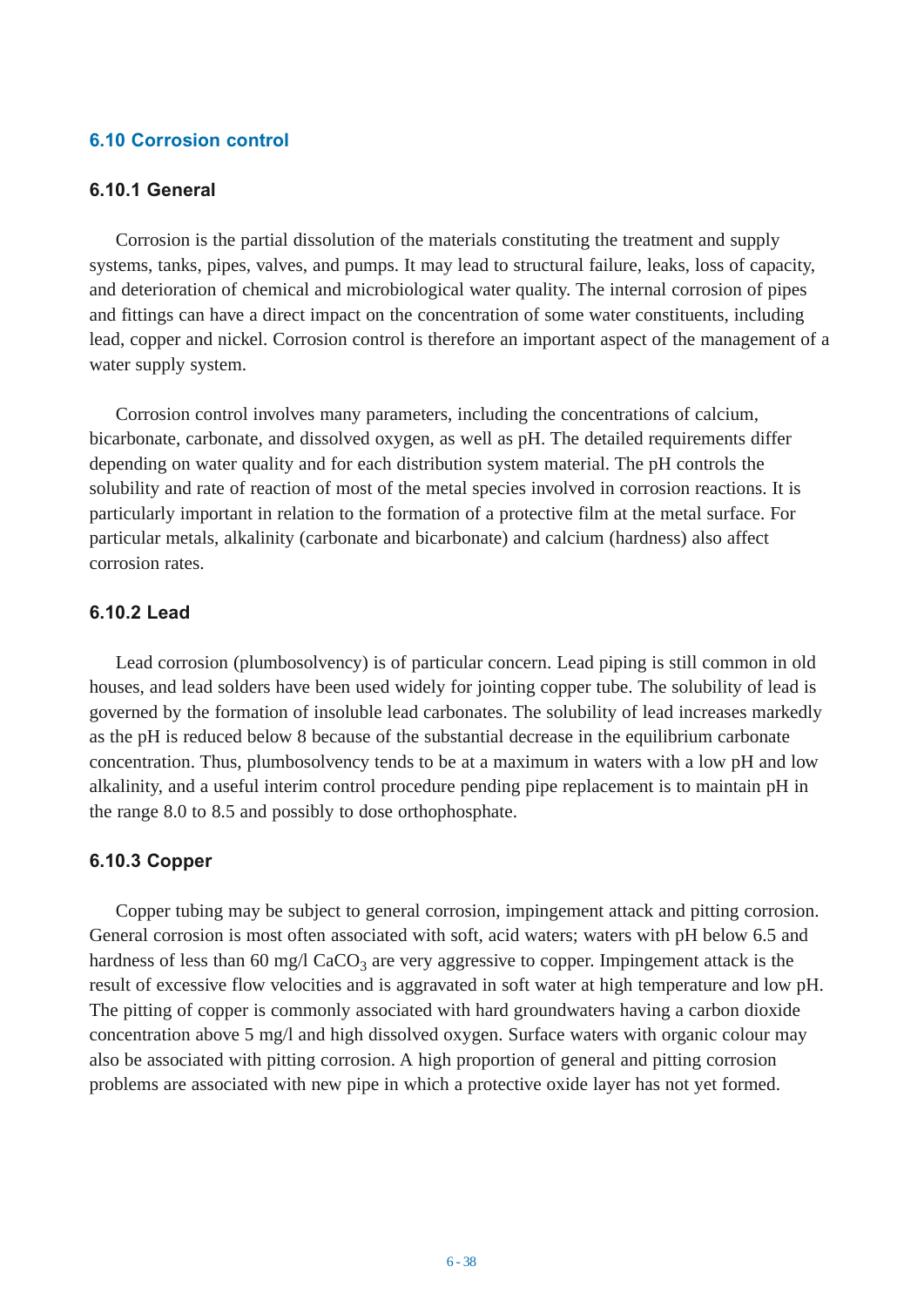### **6.10.4 Nickel**

Concentrations of nickel up to 1 mg/l may arise due to the leaching of nickel from new nickel-chromium plated taps and from stainless steel pipes and fittings. Nickel leaching falls off over time. Increase of pH to control corrosion of other materials should also help to reduce leaching of nickel.

# **6.10.5 Concrete and cement**

Concrete is a composite material consisting of a cement binder in which an inert aggregate is embedded. Cement is primarily a mixture of calcium silicates and aluminates together with some free lime. Cement mortar, in which the aggregate is fine sand, is used as a protective lining in iron and steel water pipes. In asbestos–cement pipe, the aggregate is asbestos fibres. Cement is subject to deterioration on prolonged exposure to aggressive water – due either to the dissolution of lime and other soluble compounds or to chemical attack by aggressive ions such as chloride or sulphate – and this may result in structural failure. Aggressiveness to cement is related to the 'Aggressivity Index', which has been used specifically to assess the potential for the dissolution of concrete. A pH of 8.5 or higher may be necessary to control cement corrosion.

#### **6.10.6 Characterising corrosivity**

Most of the indices that have been developed to characterise the corrosion potential of waters are based on the assumption that water with a tendency to deposit a calcium carbonate scale on metal surfaces will be less corrosive. The Langelier Index (LI) is the difference between the actual pH of a water and its 'saturation pH', this being the pH at which a water of the same alkalinity and calcium hardness would be at equilibrium with solid calcium carbonate. Waters with positive LI are capable of depositing calcium carbonate scale from solution.

There is no corrosion index that applies to all materials, and corrosion indices, particularly those related to calcium carbonate saturation, have given mixed results. The parameters related to calcium carbonate saturation status are, strictly speaking, indicators of the tendency to deposit or dissolve calcium carbonate (calcite) scale, not indicators of the 'corrosivity' of water. For example there are many waters with negative Langelier Index that are non-corrosive, and many with positive LI that are corrosive. Nevertheless there are many documented instances of the use of saturation indices for corrosion control based on the concept of laying down a protective 'eggshell' scale of calcite in iron pipes. In general waters with high pH, calcium and alkalinity are less corrosive and this tends to be correlated with a positive LI.

The ratio of the chloride and sulphate concentrations to the bicarbonate concentration (Larson ratio) has been shown to be helpful in assessing the corrosiveness of water to cast iron and steel. A similar approach has been used in studying zinc dissolution from brass fittings - the Turner diagram.